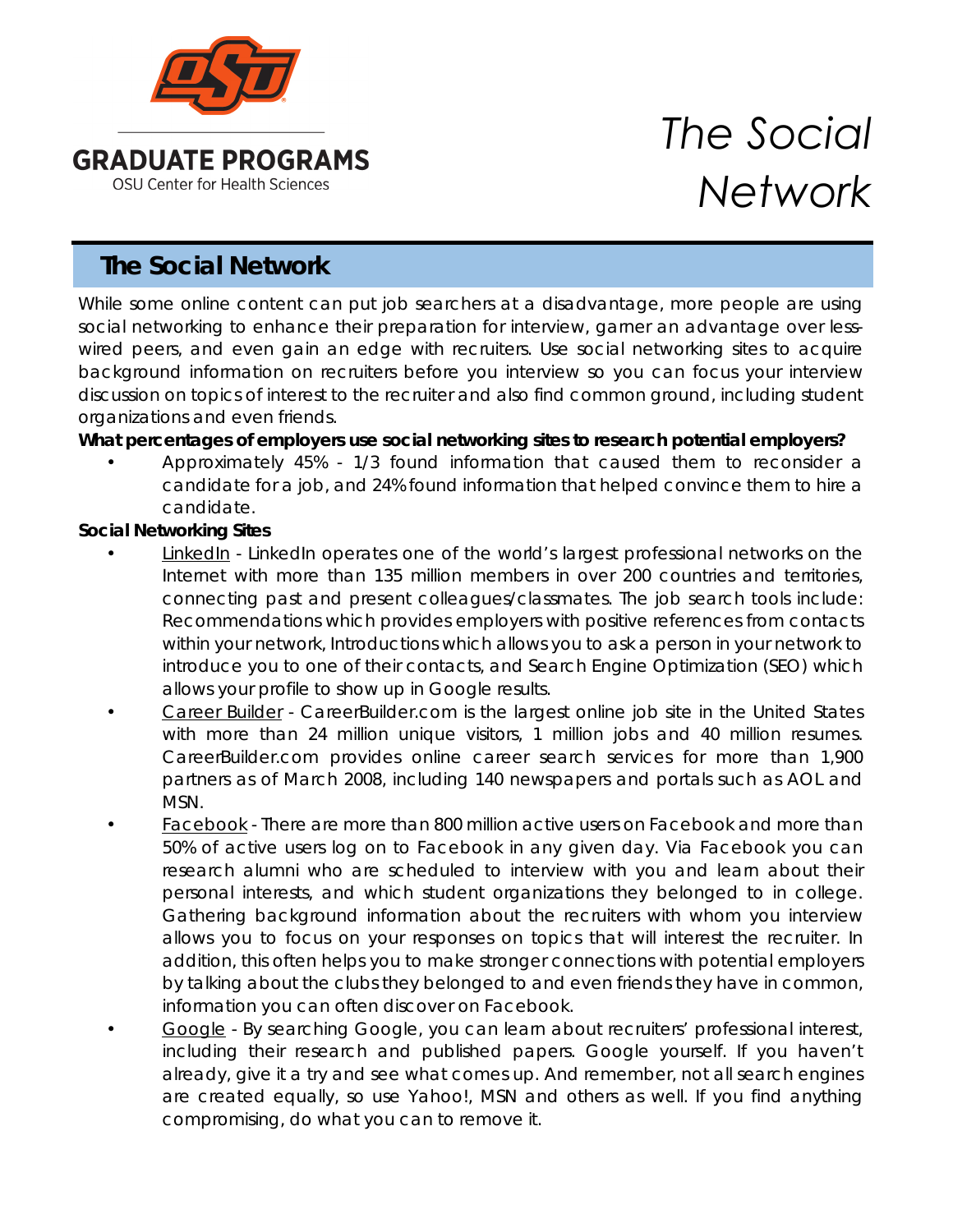• Twitter - A February 2009 Compete.com blog entry ranked Twitter as the third most used social network based on their count of 6 million unique monthly visitors and 55 million monthly visits. Twitter has a user retention rate of forty percent. 73 of the Fortune 500 and 47 of the Fortune 100 companies have Twitter accounts. Blog about your career goals, job search, target industry, and projects and articles. Follow companies and professionals in your target industry or field of interest. Include your Twitter URL to in your email signature to encourage people to follow you.

# **Strategies for Safe and Strategic Social Networking**

- Beware of what people can see on your page. Facebook users sometimes believe that only other students see their pages, but many young recruiters are now using these sites to research candidates.
- Determine access intentionally. Some career counselors advocate deactivating your Facebook page while job searching. Changing your settings so that only "friends" have access to your profile is another suggestion. (Keep in mind that savvy recruiters may still access your information.)
- Set a standard. Do the Mom test: Would you be comfortable having your mom look at the photos and text on your page? Also, are you comfortable talking about everything on your page in an interview? If anything on your page would result in a "no" to either of these questions, limit access or change your page.
- Use social networking to your advantage. Use these sites to find alumni in the companies that interest you. Contact alumni before you interview in your career center or before a site visit to learn additional information about the organization; this will give you a context for the interview. In addition, use social networking sites and internet searches to learn more about the recruiters who will interview you—begin the interview with as much information about them as they have about you. Finally, utilize alumni contacts late in the process to ask final questions about the company culture, seek negotiation advices, and jumpstart getting settled when you move to a new location and start working with a new company.

**Before you begin meeting with employer, take a quick inventory of your online world. Does it match your job search persona? Use the list below as a starting point to create a professional online impression.** 

- Email address. It's time to upgrade your internet ID. If an employer can reach you at 420time@hotmail.com, switch to your school account or create one that's more appropriate. Don't forget about your voicemail – make sure it is professional.
- Online resumes. Do you have resumes posted on various job search sites? That's OK, but make sure the information is updated and consistent. Tailoring your resume to the job is a great idea, so there's nothing wrong with creating two or three versions of your resume. But if you post these online, be aware that Employer A might be able to view Resume B, so you don't want any contradictory data.
- Personal blogs. Give your blogs a once-over. What makes good fodder for discussion among your friends won't necessarily play well with employers. Remove the more controversial items and anything that would portray you as a disgruntled employee waiting to happen.
- Communication. The way we communicate online is usually very casual. Shorthand is common when it comes to emails, text messages or instant messages. But now that you're looking for a job and not talking to your "bff," you need to write like a professional. And when in doubt, pick up the phone. It's always best to make a call rather than send an email.